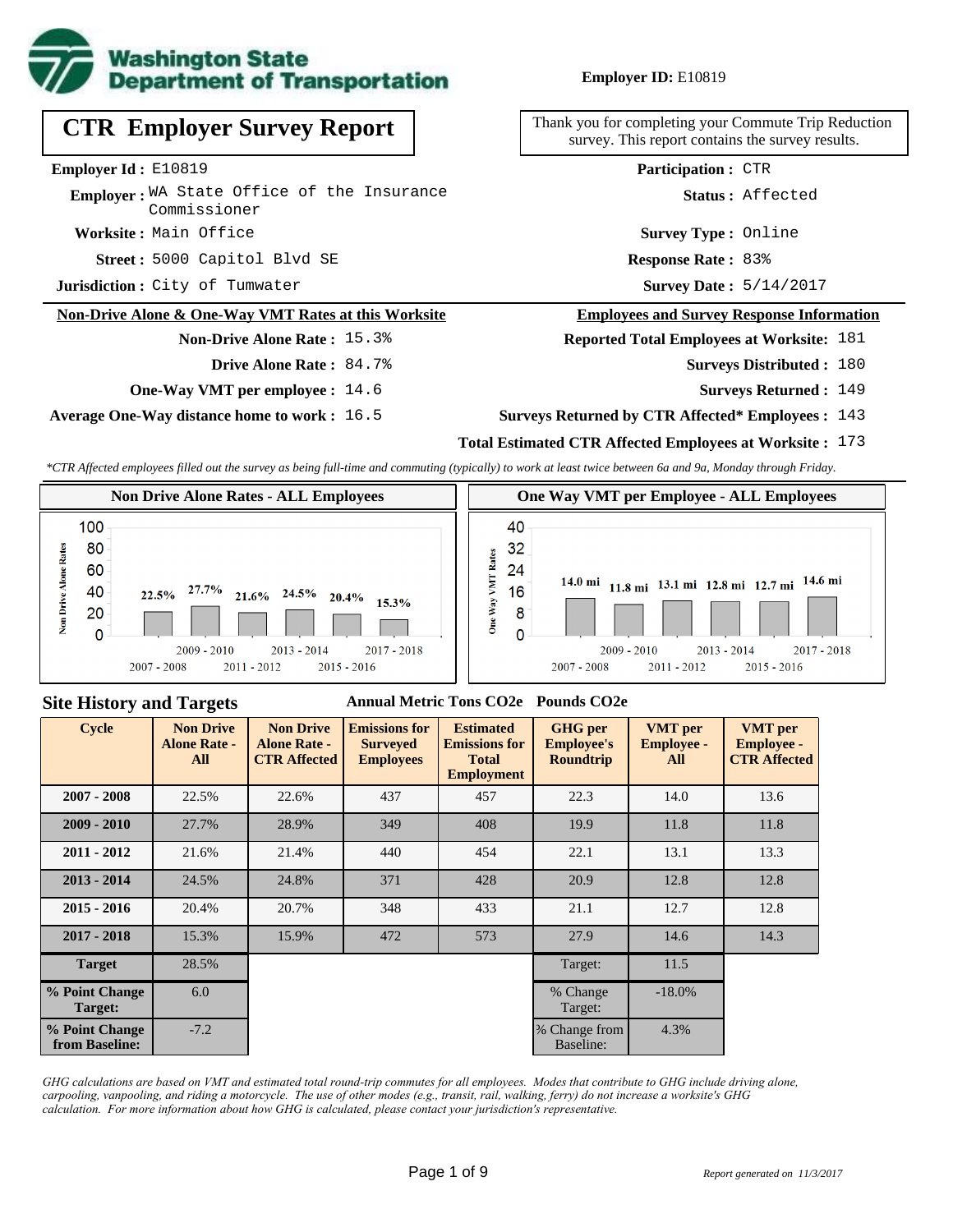

### **Commute Trips By Mode - All Employees**

**Q.4: Last week, what type of transportation did you use each day to commute TO your usual work location? (Mode used for the longest distance.)**



*\* Motorcycle-1 is now included in Drive Alone and Motorcycle-2 is included in Carpool. Information about these trips is still available by request.*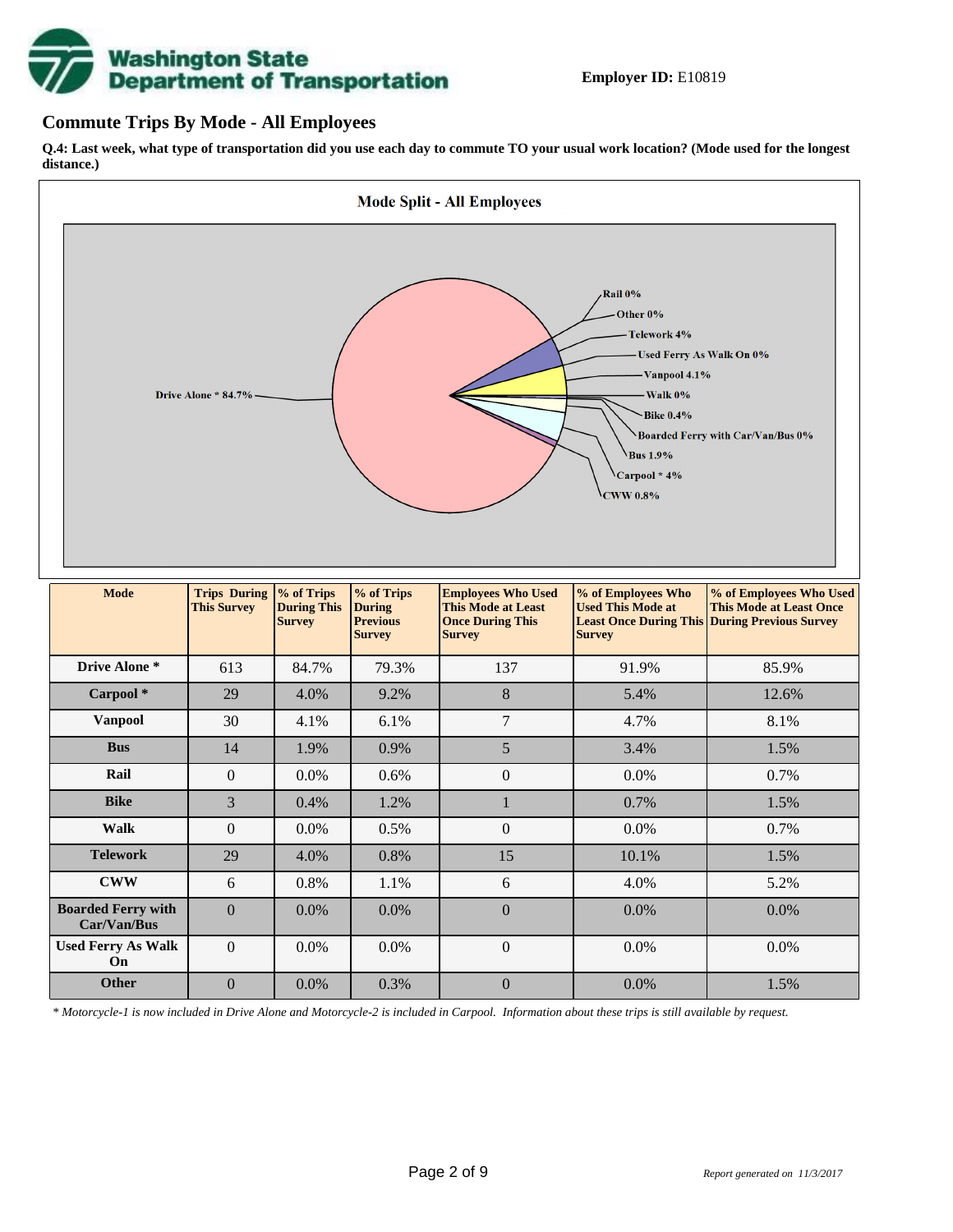

## **Commute Trips By Mode - Affected Employees**

**Q.4: Last week, what type of transportation did you use each day to commute TO your usual work location? (Mode used for the longest distance.)**



*\* Motorcycle-1 is now included in Drive Alone and Motorcycle-2 is included in Carpool. Information about these trips is still available by request.*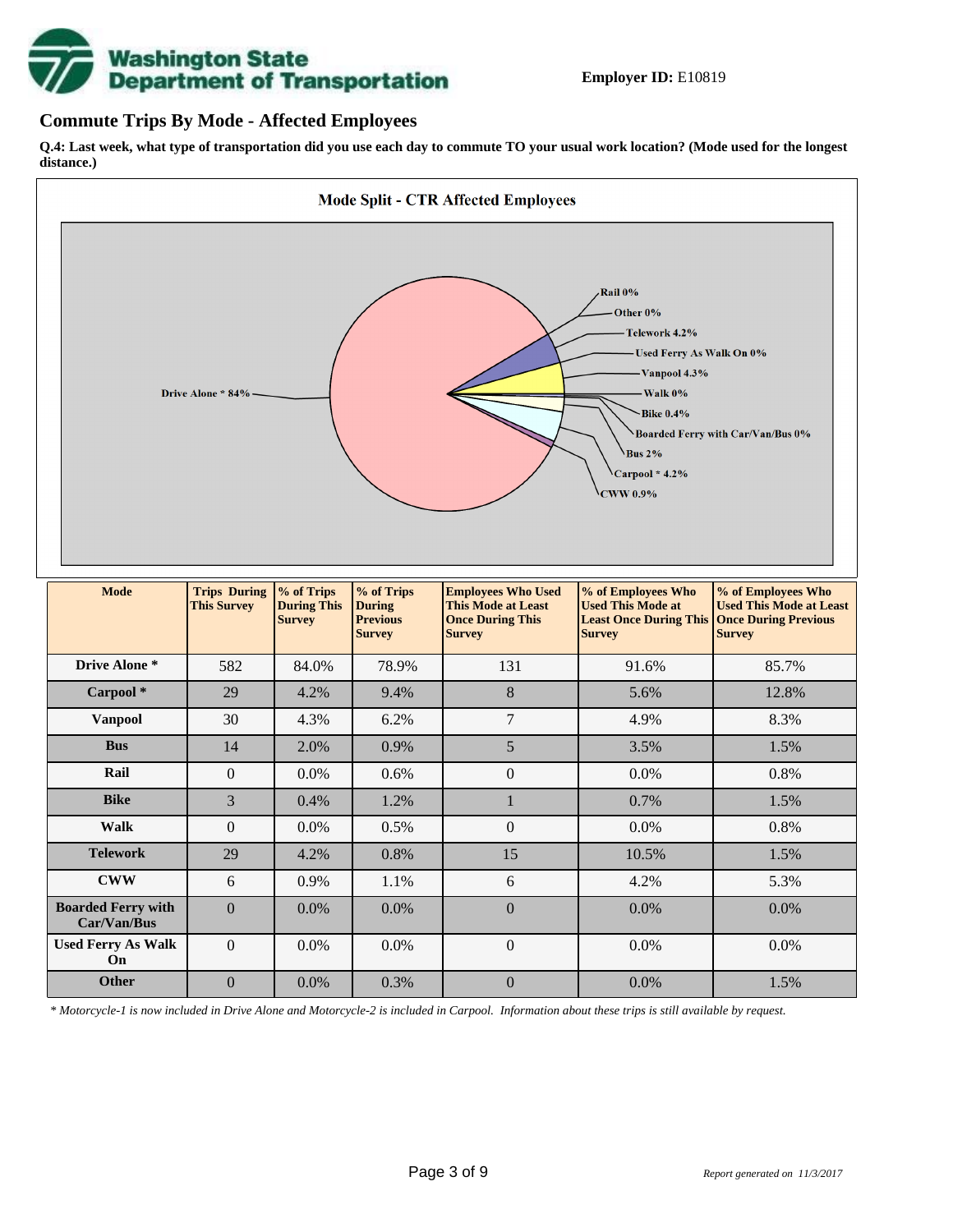

# **Alternative Modes - Number of Employees Who Used a Non-Drive Alone Mode:**

| <b>Non-Drive Alone</b><br><b>Number Of Days</b> | Exactly this $#$ of<br><b>Employees</b> | <b>Exactly this % of</b><br><b>Employees</b> | At least # of<br><b>Employees</b> | At least % of<br>employees |
|-------------------------------------------------|-----------------------------------------|----------------------------------------------|-----------------------------------|----------------------------|
| 0 Day                                           | 114                                     | 77%                                          | 149                               | 100%                       |
| 1 Days                                          | 6                                       | 4%                                           | 35                                | 23%                        |
| 2 Days                                          | 9                                       | 6%                                           | 29                                | 19%                        |
| 3 Days                                          | 3                                       | 2%                                           | 20                                | 13%                        |
| 4 Days                                          | 7                                       | 5%                                           | 17                                | 11%                        |
| 5 Days                                          | 10                                      | 7%                                           | 10                                | 7%                         |
| <b>6 or More Days</b>                           | $\overline{0}$                          | 0%                                           | $\Omega$                          | 0%                         |

## **Count by Occupancy of Carpools and Vanpools**

**Q.4 If you used a carpool or vanpool as part of your commute, how many people (age 16 or older) are usually in the vehicle?**

| <b>Ridesharing Occupancy</b> | <b>Mode</b> | <b>Response Count</b> |
|------------------------------|-------------|-----------------------|
| $2*$                         | Carpool     | 29                    |
| 3                            | Carpool     | $\overline{0}$        |
| 4                            | Carpool     | $\boldsymbol{0}$      |
| 5                            | Carpool     | $\boldsymbol{0}$      |
| >5                           | Carpool     | $\overline{0}$        |
| $<$ 5                        | Vanpool     | 3                     |
| 5                            | Vanpool     | 17                    |
| 6                            | Vanpool     | 10                    |
| 7                            | Vanpool     | $\boldsymbol{0}$      |
| 8                            | Vanpool     | $\boldsymbol{0}$      |
| 9                            | Vanpool     | $\overline{0}$        |
| 10                           | Vanpool     | $\overline{0}$        |
| 11                           | Vanpool     | $\boldsymbol{0}$      |
| 12                           | Vanpool     | $\boldsymbol{0}$      |
| 13                           | Vanpool     | $\boldsymbol{0}$      |
| 14                           | Vanpool     | $\overline{0}$        |
| >14                          | Vanpool     | $\boldsymbol{0}$      |

\* Motorcycle-2 counted with Carpool-2 for this table.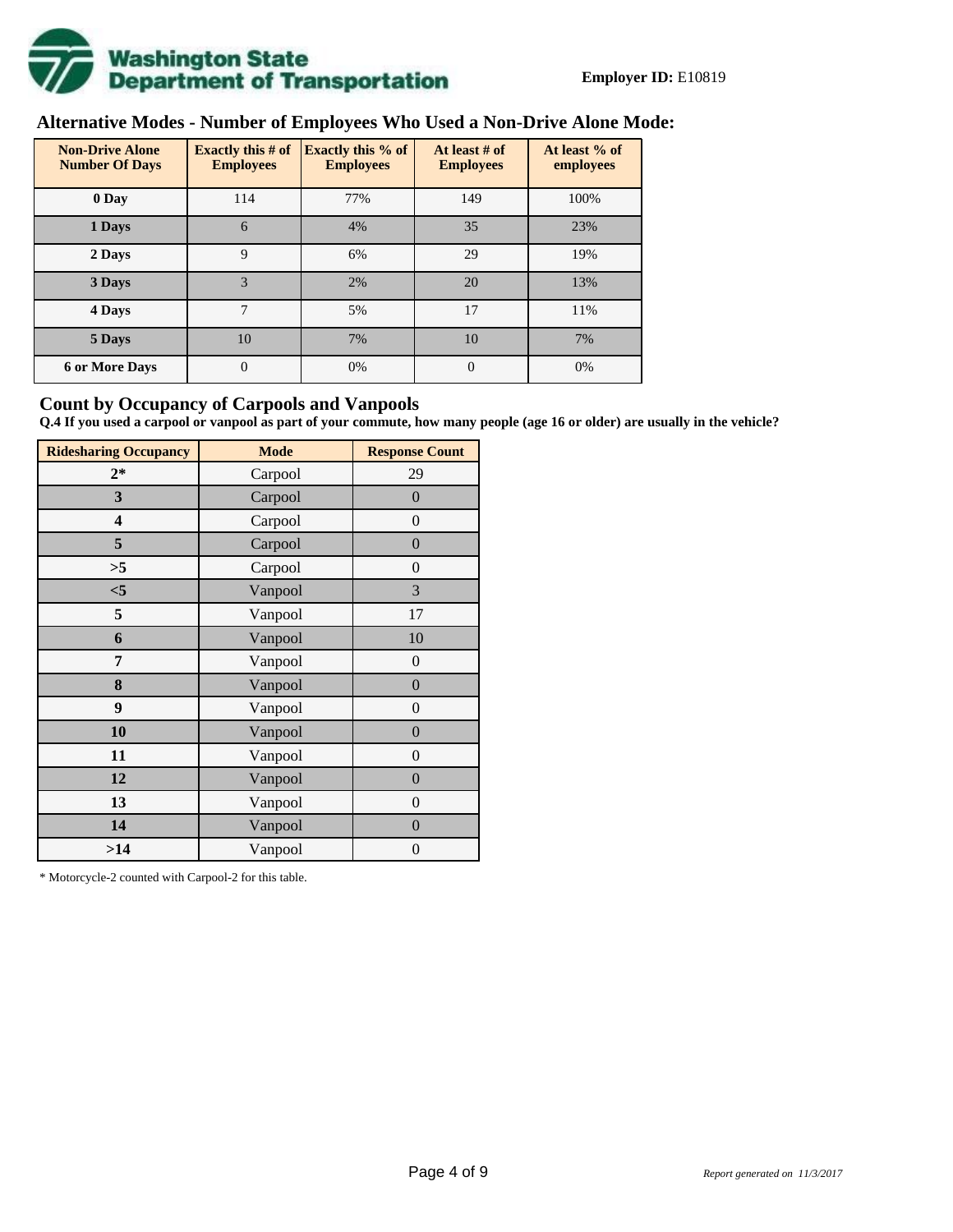

# **Reported Work Schedule - All Employees**

**Q.8 Which of the following best describes your work schedule?**

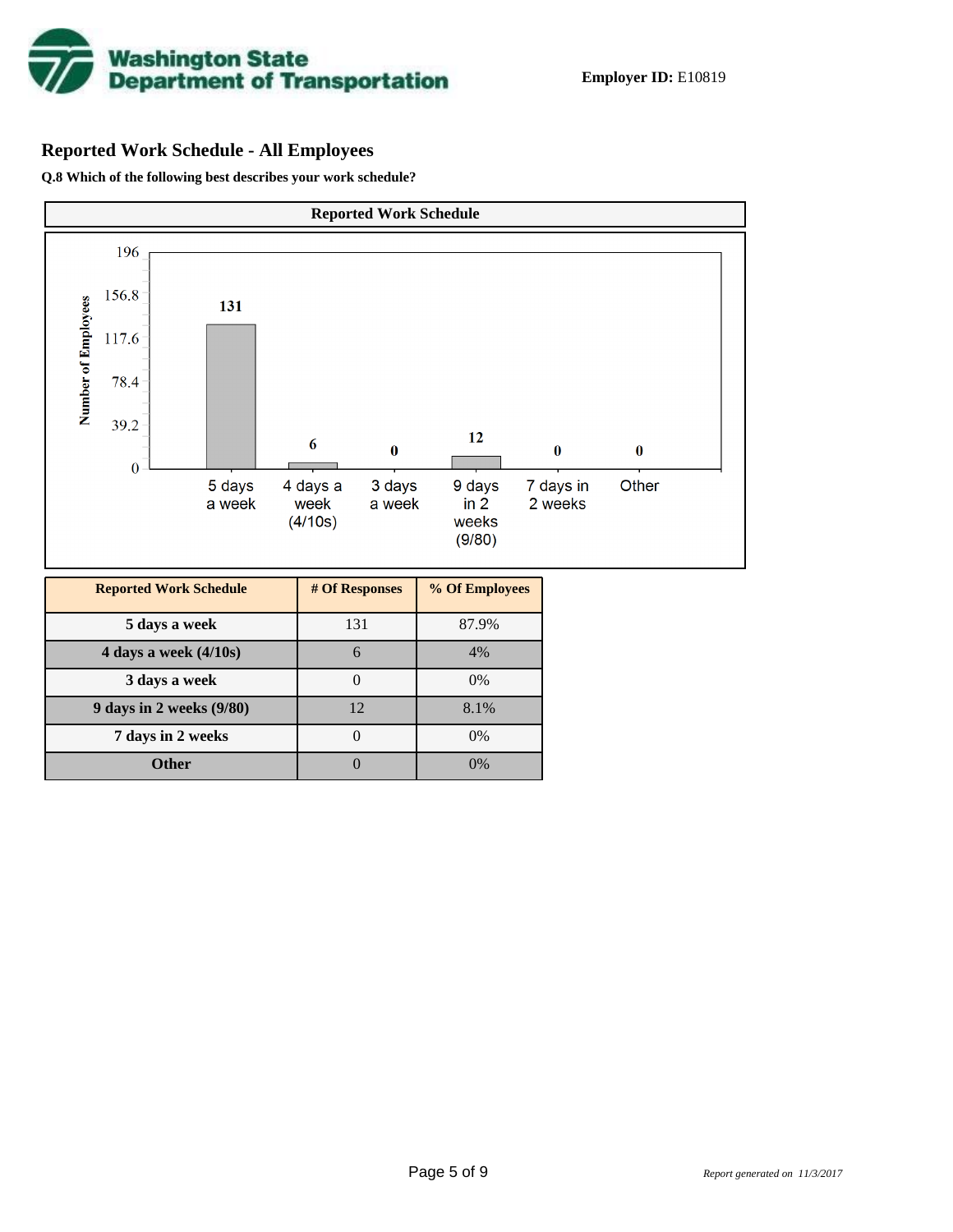

## **Parking and Telework**

**Q.9: On the most recent day that you drove alone to work, did you pay to park? (Mark "yes" if you paid that day, if you prepaid, if you are billed later, or if the cost of parking is deducted from your paycheck.)**



**Q.10: How many days do you typically telework?**

| <b>Telework Frequency</b>           | # of Responses | % of Responses |
|-------------------------------------|----------------|----------------|
| No Answer/Blank                     |                | $0.0\%$        |
| I don't telework                    | 129            | 86.6%          |
| Occasionally, on an as-needed basis | 5              | 3.4%           |
| $1-2$ days/month                    |                | $0.0\%$        |
| 1 day/week                          | 4              | 2.7%           |
| 2 days/week                         | 10             | 6.7%           |
| 3 days/week                         |                | 0.7%           |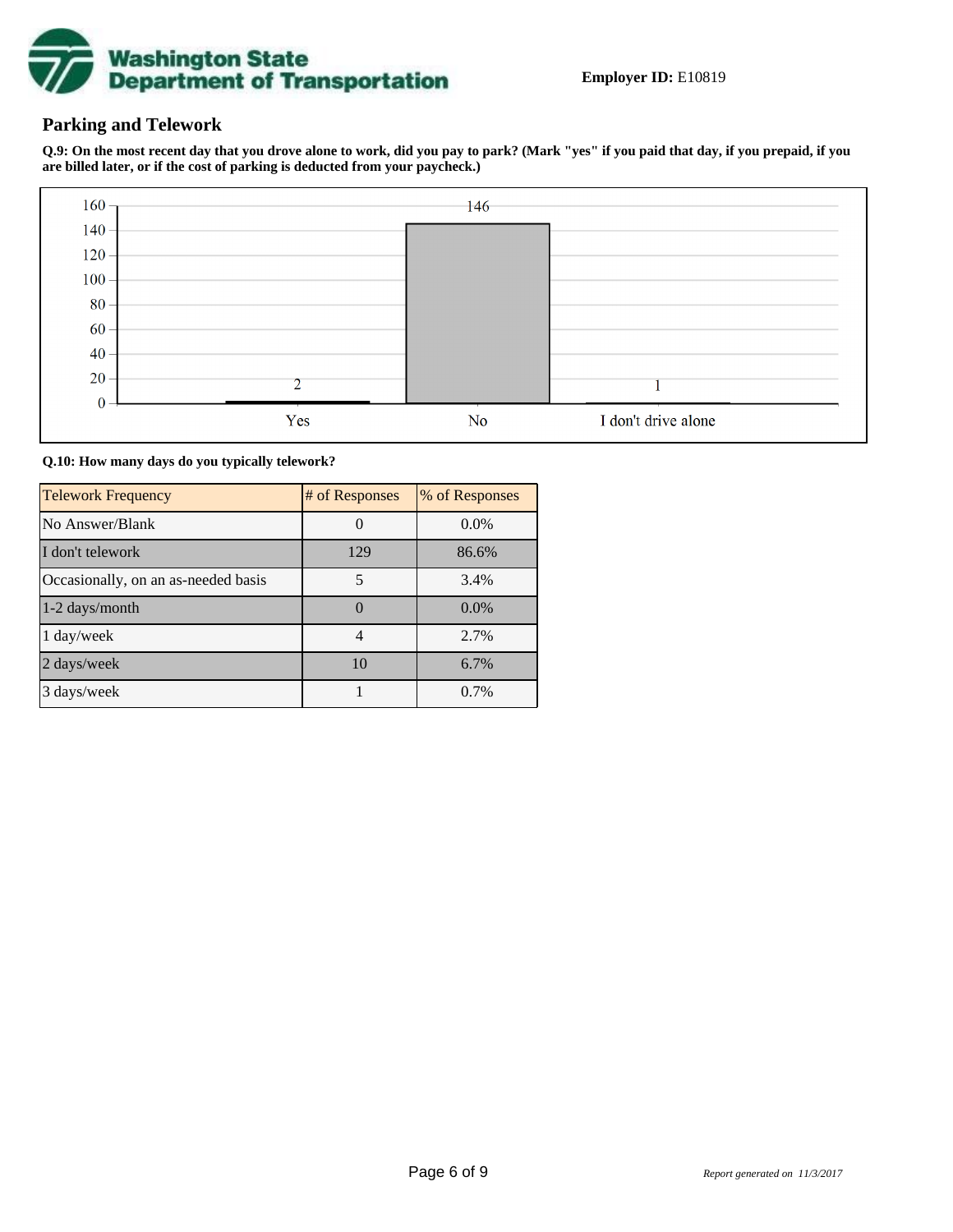

## **Reasons for driving alone to work/not driving alone to work**

**Q11. When you do not drive alone to work, what are the three most important reasons?**

| <b>Question Text</b>                                           | # of Responses | % of Responses |
|----------------------------------------------------------------|----------------|----------------|
| To save money                                                  | 46             | 18.6%          |
| Financial incentives for carpooling, bicycling or walking.     | 33             | 13.4%          |
| Personal health or well-being                                  | 29             | 11.7%          |
| Free or subsidized bus, train, vanpool pass or fare benefit    | 28             | 11.3%          |
| Other                                                          | 27             | 10.9%          |
| Environmental and community benefits                           | 25             | 10.1%          |
| Driving myself is not an option                                | 19             | 7.7%           |
| I have the option of teleworking                               | 16             | 6.5%           |
| Emergency ride home is provided                                | 11             | 4.5%           |
| Cost of parking or lack of parking                             | 8              | 3.2%           |
| To save time using the HOV lane                                | 4              | 1.6%           |
| Preferred/reserved carpool/vanpool parking is provided         | 1              | 0.4%           |
| I receive a financial incentive for giving up my parking space | 0              | 0.0%           |

### **Q12. When you drive alone to work, what are the three most important reasons?**

| <b>Question Text</b>                                      | # of Responses | % of Responses |
|-----------------------------------------------------------|----------------|----------------|
| I like the convenience of having my car                   | 94             | 27.2%          |
| Riding the bus or train is inconvenient or takes too long | 90             | 26.0%          |
| Family care or similar obligations                        | 59             | 17.1%          |
| <b>Other</b>                                              | 37             | 10.7%          |
| My commute distance is too short                          | 36             | 10.4%          |
| Bicycling or walking isn't safe                           | 15             | 4.3%           |
| My job requires me to use my car for work                 | 10             | 2.9%           |
| I need more information on alternative modes              | $\overline{4}$ | 1.2%           |
| There isn't any secure or covered bicycle parking         |                | 0.3%           |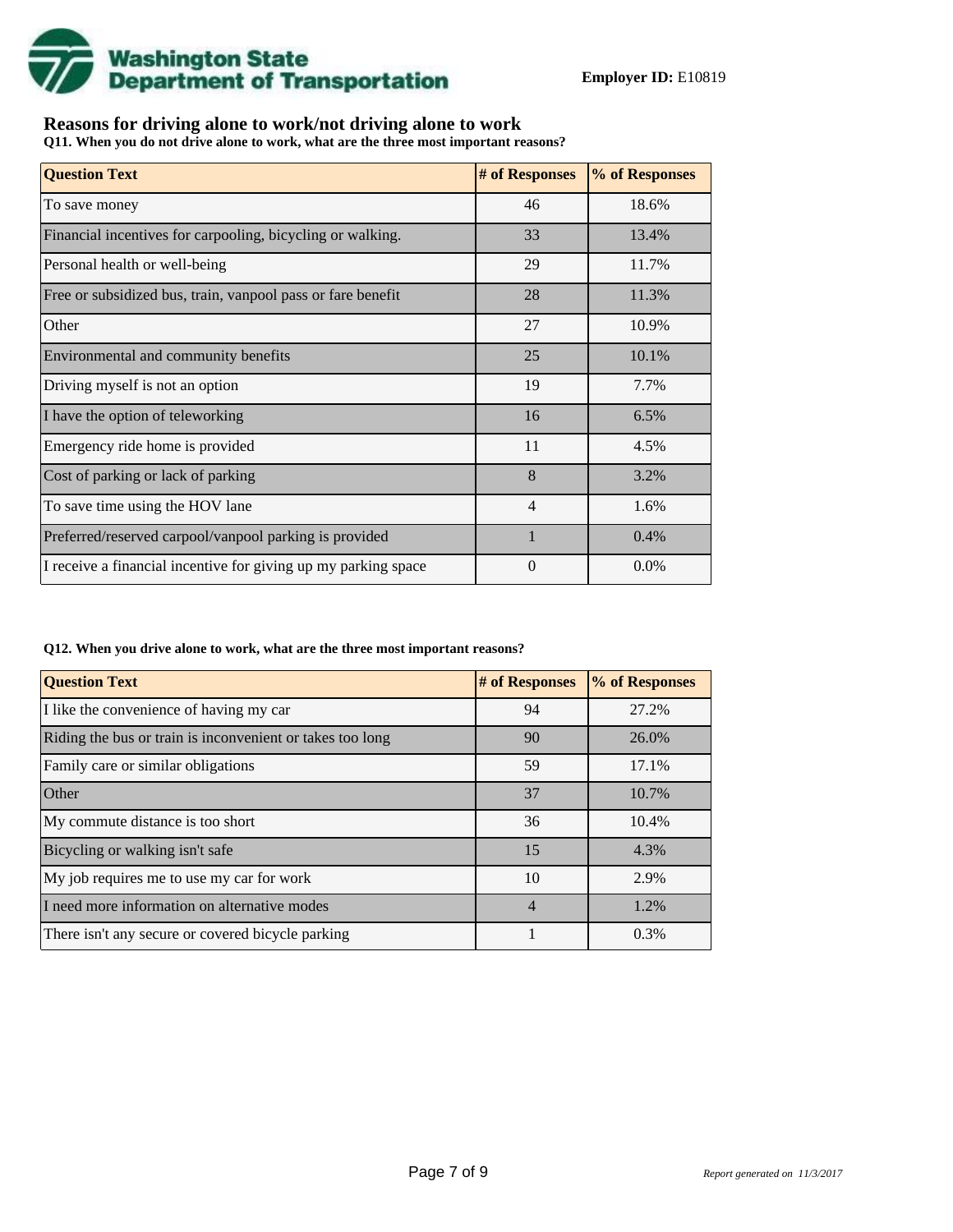

# **Commute Mode By ZipCode for All Employees**

**Q6. What is your home zip code?**

|               |                        |                     | <b>Weekly Count of Trips By Mode</b> |                  |                  |                  |                  |                  |                  |                  |                  |                  |                     |                  |                  |
|---------------|------------------------|---------------------|--------------------------------------|------------------|------------------|------------------|------------------|------------------|------------------|------------------|------------------|------------------|---------------------|------------------|------------------|
| Home Zip code | <b>Total Employees</b> | Employee Percentage | <b>Drive Alone</b>                   | Carpool          | <b>Vanpool</b>   | Motorcycle       | Bus              | Train            | <b>Bike</b>      | <b>Walk</b>      | Telework         | <b>CWW</b>       | Ferry (Car/Van/Bus) | Ferry (walk-on)  | <b>Other</b>     |
| 98501         | 29                     | 19.46%              | 108                                  | $\overline{4}$   | $\boldsymbol{0}$ | $\overline{4}$   | 8                | $\boldsymbol{0}$ | $\overline{3}$   | $\boldsymbol{0}$ | 12               | $\overline{2}$   | $\mathbf{0}$        | $\boldsymbol{0}$ | $\boldsymbol{0}$ |
| 98512         | 22                     | 14.77%              | 105                                  | 3                | $\boldsymbol{0}$ | $\boldsymbol{0}$ | $\boldsymbol{0}$ | $\boldsymbol{0}$ | $\boldsymbol{0}$ | $\boldsymbol{0}$ | $\overline{4}$   | $\boldsymbol{0}$ | $\boldsymbol{0}$    | $\boldsymbol{0}$ | $\boldsymbol{0}$ |
| 98502         | 14                     | 9.40%               | 57                                   | 5                | $\boldsymbol{0}$ | $\boldsymbol{0}$ | $\overline{2}$   | $\boldsymbol{0}$ | $\boldsymbol{0}$ | $\boldsymbol{0}$ | $\boldsymbol{0}$ | $\boldsymbol{0}$ | $\boldsymbol{0}$    | $\boldsymbol{0}$ | $\boldsymbol{0}$ |
| 98503         | 10                     | 6.71%               | 44                                   | $\boldsymbol{0}$ | $\boldsymbol{0}$ | $\boldsymbol{0}$ | $\overline{4}$   | $\boldsymbol{0}$ | $\overline{0}$   | $\boldsymbol{0}$ | $\overline{2}$   | $\boldsymbol{0}$ | $\boldsymbol{0}$    | $\boldsymbol{0}$ | $\boldsymbol{0}$ |
| 98513         | 10                     | 6.71%               | 46                                   | $\boldsymbol{0}$ | $\boldsymbol{0}$ | $\overline{2}$   | $\boldsymbol{0}$ | $\boldsymbol{0}$ | $\boldsymbol{0}$ | $\boldsymbol{0}$ | $\boldsymbol{0}$ | $\,1$            | $\boldsymbol{0}$    | $\boldsymbol{0}$ | $\boldsymbol{0}$ |
| 98506         | 9                      | 6.04%               | 40                                   | $\boldsymbol{0}$ | $\boldsymbol{0}$ | $\boldsymbol{0}$ | $\boldsymbol{0}$ | $\boldsymbol{0}$ | $\overline{0}$   | $\boldsymbol{0}$ | $\overline{2}$   | $\mathbf{1}$     | $\boldsymbol{0}$    | $\boldsymbol{0}$ | $\boldsymbol{0}$ |
| 98516         | $\sqrt{6}$             | 4.03%               | 21                                   | $\boldsymbol{0}$ | $\boldsymbol{0}$ | $\overline{4}$   | $\boldsymbol{0}$ | $\boldsymbol{0}$ | $\boldsymbol{0}$ | $\boldsymbol{0}$ | $\boldsymbol{0}$ | $\boldsymbol{0}$ | $\boldsymbol{0}$    | $\boldsymbol{0}$ | $\boldsymbol{0}$ |
| 98532         | $\overline{4}$         | 2.68%               | 13                                   | 6                | $\boldsymbol{0}$ | $\boldsymbol{0}$ | $\boldsymbol{0}$ | $\boldsymbol{0}$ | $\overline{0}$   | $\boldsymbol{0}$ | $\boldsymbol{0}$ | $\boldsymbol{0}$ | $\boldsymbol{0}$    | $\boldsymbol{0}$ | $\boldsymbol{0}$ |
| 98584         | $\overline{4}$         | 2.68%               | 20                                   | $\boldsymbol{0}$ | $\boldsymbol{0}$ | $\boldsymbol{0}$ | $\boldsymbol{0}$ | $\boldsymbol{0}$ | $\boldsymbol{0}$ | $\boldsymbol{0}$ | $\boldsymbol{0}$ | $\boldsymbol{0}$ | $\boldsymbol{0}$    | $\boldsymbol{0}$ | $\boldsymbol{0}$ |
| 98589         | $\overline{4}$         | 2.68%               | 20                                   | $\boldsymbol{0}$ | $\boldsymbol{0}$ | $\boldsymbol{0}$ | $\boldsymbol{0}$ | $\boldsymbol{0}$ | $\overline{0}$   | $\boldsymbol{0}$ | $\boldsymbol{0}$ | $\boldsymbol{0}$ | $\boldsymbol{0}$    | $\boldsymbol{0}$ | $\boldsymbol{0}$ |
| 98327         | $\overline{3}$         | 2.01%               | 15                                   | $\boldsymbol{0}$ | $\boldsymbol{0}$ | $\boldsymbol{0}$ | $\boldsymbol{0}$ | $\boldsymbol{0}$ | $\boldsymbol{0}$ | $\boldsymbol{0}$ | $\boldsymbol{0}$ | $\boldsymbol{0}$ | $\boldsymbol{0}$    | $\boldsymbol{0}$ | $\boldsymbol{0}$ |
| 98531         | $\overline{3}$         | 2.01%               | 10                                   | $\boldsymbol{0}$ | 5                | $\boldsymbol{0}$ | $\boldsymbol{0}$ | $\boldsymbol{0}$ | $\boldsymbol{0}$ | $\boldsymbol{0}$ | $\boldsymbol{0}$ | $\boldsymbol{0}$ | $\boldsymbol{0}$    | $\boldsymbol{0}$ | $\boldsymbol{0}$ |
| 98390         | $\overline{2}$         | 1.34%               | 5                                    | $\boldsymbol{0}$ | $\overline{4}$   | $\boldsymbol{0}$ | $\boldsymbol{0}$ | $\boldsymbol{0}$ | $\boldsymbol{0}$ | $\boldsymbol{0}$ | $\mathbf{1}$     | $\boldsymbol{0}$ | $\boldsymbol{0}$    | $\boldsymbol{0}$ | $\boldsymbol{0}$ |
| 98424         | $\overline{2}$         | 1.34%               | 5                                    | 5                | $\boldsymbol{0}$ | $\boldsymbol{0}$ | $\boldsymbol{0}$ | $\boldsymbol{0}$ | $\overline{0}$   | $\boldsymbol{0}$ | $\boldsymbol{0}$ | $\boldsymbol{0}$ | $\boldsymbol{0}$    | $\boldsymbol{0}$ | $\boldsymbol{0}$ |
| 98570         | $\overline{2}$         | 1.34%               | 3                                    | $\boldsymbol{0}$ | 5                | $\boldsymbol{0}$ | $\boldsymbol{0}$ | $\boldsymbol{0}$ | $\boldsymbol{0}$ | $\boldsymbol{0}$ | $\sqrt{2}$       | $\boldsymbol{0}$ | $\boldsymbol{0}$    | $\boldsymbol{0}$ | $\boldsymbol{0}$ |
| 98579         | $\overline{2}$         | 1.34%               | $\sqrt{5}$                           | $\overline{4}$   | $\boldsymbol{0}$ | $\boldsymbol{0}$ | $\boldsymbol{0}$ | $\boldsymbol{0}$ | $\mathbf{0}$     | $\boldsymbol{0}$ | $\mathbf{1}$     | $\boldsymbol{0}$ | $\boldsymbol{0}$    | $\boldsymbol{0}$ | $\boldsymbol{0}$ |
| 98597         | $\overline{2}$         | 1.34%               | $8\,$                                | $\overline{c}$   | $\boldsymbol{0}$ | $\boldsymbol{0}$ | $\boldsymbol{0}$ | $\boldsymbol{0}$ | $\boldsymbol{0}$ | $\boldsymbol{0}$ | $\boldsymbol{0}$ | $\boldsymbol{0}$ | $\boldsymbol{0}$    | $\boldsymbol{0}$ | $\boldsymbol{0}$ |
|               | $\mathbf{1}$           | 0.67%               | 5                                    | $\overline{0}$   | $\boldsymbol{0}$ | $\boldsymbol{0}$ | $\boldsymbol{0}$ | $\boldsymbol{0}$ | $\overline{0}$   | $\boldsymbol{0}$ | $\boldsymbol{0}$ | $\boldsymbol{0}$ | $\boldsymbol{0}$    | $\boldsymbol{0}$ | $\overline{0}$   |
| 98006         | $\mathbf{1}$           | 0.67%               | 3                                    | $\boldsymbol{0}$ | $\boldsymbol{0}$ | $\boldsymbol{0}$ | $\boldsymbol{0}$ | $\boldsymbol{0}$ | $\boldsymbol{0}$ | $\boldsymbol{0}$ | $\mathbf{1}$     | $\boldsymbol{0}$ | $\boldsymbol{0}$    | $\boldsymbol{0}$ | $\boldsymbol{0}$ |
| 98007         | $\mathbf{1}$           | 0.67%               | 6                                    | $\boldsymbol{0}$ | $\boldsymbol{0}$ | $\boldsymbol{0}$ | $\boldsymbol{0}$ | $\boldsymbol{0}$ | $\boldsymbol{0}$ | $\boldsymbol{0}$ | $\boldsymbol{0}$ | $\boldsymbol{0}$ | $\boldsymbol{0}$    | $\boldsymbol{0}$ | $\boldsymbol{0}$ |
| 98117         | $\mathbf{1}$           | 0.67%               | 5                                    | $\boldsymbol{0}$ | $\boldsymbol{0}$ | $\boldsymbol{0}$ | $\boldsymbol{0}$ | $\boldsymbol{0}$ | $\overline{0}$   | $\boldsymbol{0}$ | $\boldsymbol{0}$ | $\boldsymbol{0}$ | $\boldsymbol{0}$    | $\boldsymbol{0}$ | $\boldsymbol{0}$ |
| 98168         | $\mathbf{1}$           | 0.67%               | 5                                    | $\boldsymbol{0}$ | $\boldsymbol{0}$ | $\boldsymbol{0}$ | $\boldsymbol{0}$ | $\boldsymbol{0}$ | $\boldsymbol{0}$ | $\boldsymbol{0}$ | $\boldsymbol{0}$ | $\boldsymbol{0}$ | $\boldsymbol{0}$    | $\boldsymbol{0}$ | $\boldsymbol{0}$ |
| 98335         | $\mathbf{1}$           | 0.67%               | 5                                    | $\boldsymbol{0}$ | $\boldsymbol{0}$ | $\boldsymbol{0}$ | $\boldsymbol{0}$ | $\boldsymbol{0}$ | $\overline{0}$   | $\boldsymbol{0}$ | $\boldsymbol{0}$ | $\boldsymbol{0}$ | $\boldsymbol{0}$    | $\boldsymbol{0}$ | $\boldsymbol{0}$ |
| 98356         | $\mathbf{1}$           | 0.67%               | 5                                    | $\boldsymbol{0}$ | $\boldsymbol{0}$ | $\boldsymbol{0}$ | $\boldsymbol{0}$ | $\boldsymbol{0}$ | $\boldsymbol{0}$ | $\boldsymbol{0}$ | $\boldsymbol{0}$ | $\boldsymbol{0}$ | $\boldsymbol{0}$    | $\boldsymbol{0}$ | $\boldsymbol{0}$ |
| 98367         | $\mathbf{1}$           | 0.67%               | 5                                    | $\boldsymbol{0}$ | $\boldsymbol{0}$ | $\boldsymbol{0}$ | $\boldsymbol{0}$ | $\boldsymbol{0}$ | $\overline{0}$   | $\boldsymbol{0}$ | $\boldsymbol{0}$ | $\boldsymbol{0}$ | $\boldsymbol{0}$    | $\boldsymbol{0}$ | $\boldsymbol{0}$ |
| 98373         | $\,1$                  | 0.67%               | $\overline{4}$                       | $\boldsymbol{0}$ | $\boldsymbol{0}$ | $\boldsymbol{0}$ | $\boldsymbol{0}$ | $\boldsymbol{0}$ | $\boldsymbol{0}$ | $\boldsymbol{0}$ | $\boldsymbol{0}$ | $\mathbf{1}$     | $\boldsymbol{0}$    | $\boldsymbol{0}$ | $\boldsymbol{0}$ |